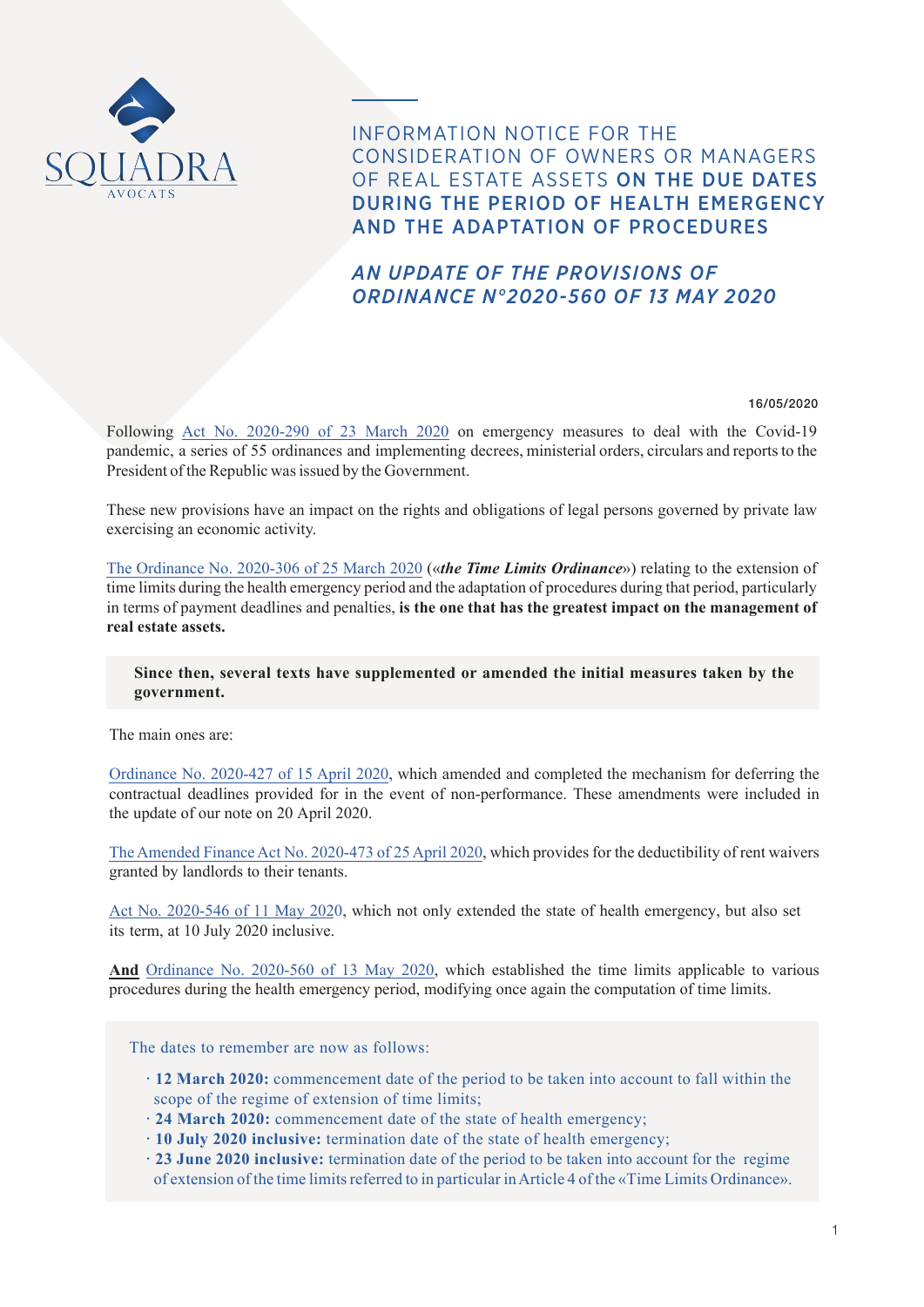#### CAUTIONARY NOTE:

The rules presented in this note are still susceptible to evolve. We will also pay attention to the forthcoming bill for the ratification of these orders. Please be vigilant and do not hesitate to contact us!

#### **Find below the updated answers to the questions that landlords and asset managers are asking themselves:**

### [QUESTION 1. ARE THE TENANTS ALWAYS OBLIGED TO PAY THEIR RENT AND CAN THEY BE](#page-2-0) [ENJOINED TO DO SO ?](#page-2-0)

# [QUESTION 2. IF THE TENANT IS THE SUBJECT OF COLLECTIVE PROCEEDINGS, WHAT IS THE](#page-6-0) [DEADLINE AND UNDER WHAT TERMS CAN HIS CLAIM BE DECLARED ?](#page-6-0)

# [QUESTION 3 . CAN THE TENANTS TAKE ADVANTAGE OF FORCE MAJEURE TO ESCAPE THE PAYMENT](#page-8-0)  [OF THEIR RENT? UNDER WHAT CONDITIONS CAN A TENANT BE GRANTED LEAVE ?](#page-8-0)

### [QUESTION 4. JUDICIAL ACTIVITY DURING THE PERIOD OF HEALTH EMERGENCY ? FOCUS ON THE](#page-11-0)  [RESUMPTION OF ACTIVITY INITIATED IN PARIS AND NANTERRE.](#page-11-0)

The aim of this new version of our note is to update the calculation of deadlines following the extension of the state of emergency and the publication of Ordinance No. 2020-560 of 13 May 2020 (questions 1 to 3), and thus enable you to monitor your contracts over the coming months.

We have also taken this opportunity to inform you of the provisions of the French Finance Act relating to the waiver of rents, **and to present you with the latest available information on the resumption of judicial activity initiated in Paris and Nanterre.**

As a preamble, we thought it appropriate to recall the definition of the various «sanctions clauses» referred to in the Government's ordinances, the effects of which have been suspended.

| The aim of the penalty clause is to       |
|-------------------------------------------|
| fix in advance the amount of damages      |
| due by one of the parties in the event of |
| non-performance of his obligations and    |
| at the same time to compel the debtor to  |
| perform by the lump sum compensation      |
| envisaged.                                |

The resolutory clause specifies the commitments whose non-performance will result in the termination of the contract. Rescission is subject to an unsuccessful formal notice, if it has not been agreed that it would result solely from non-performance. The formal notice is effective only if it expressly mentions the resolutory clause.

A penalty payment is a sentence to pay a sum of money per day, week or month pronounced by a judge against a debtor.

Where the penalty payment is of conventional origin, its regime is the same as that of the penalty clause.

Forfeiture of the term is a sanction, which consists in depriving the debtor of the benefit of the term, i.e. the suspension of the liability.

It entails that the obligation becomes immediately due and payable, thus giving the creditor the possibility of instituting proceedings.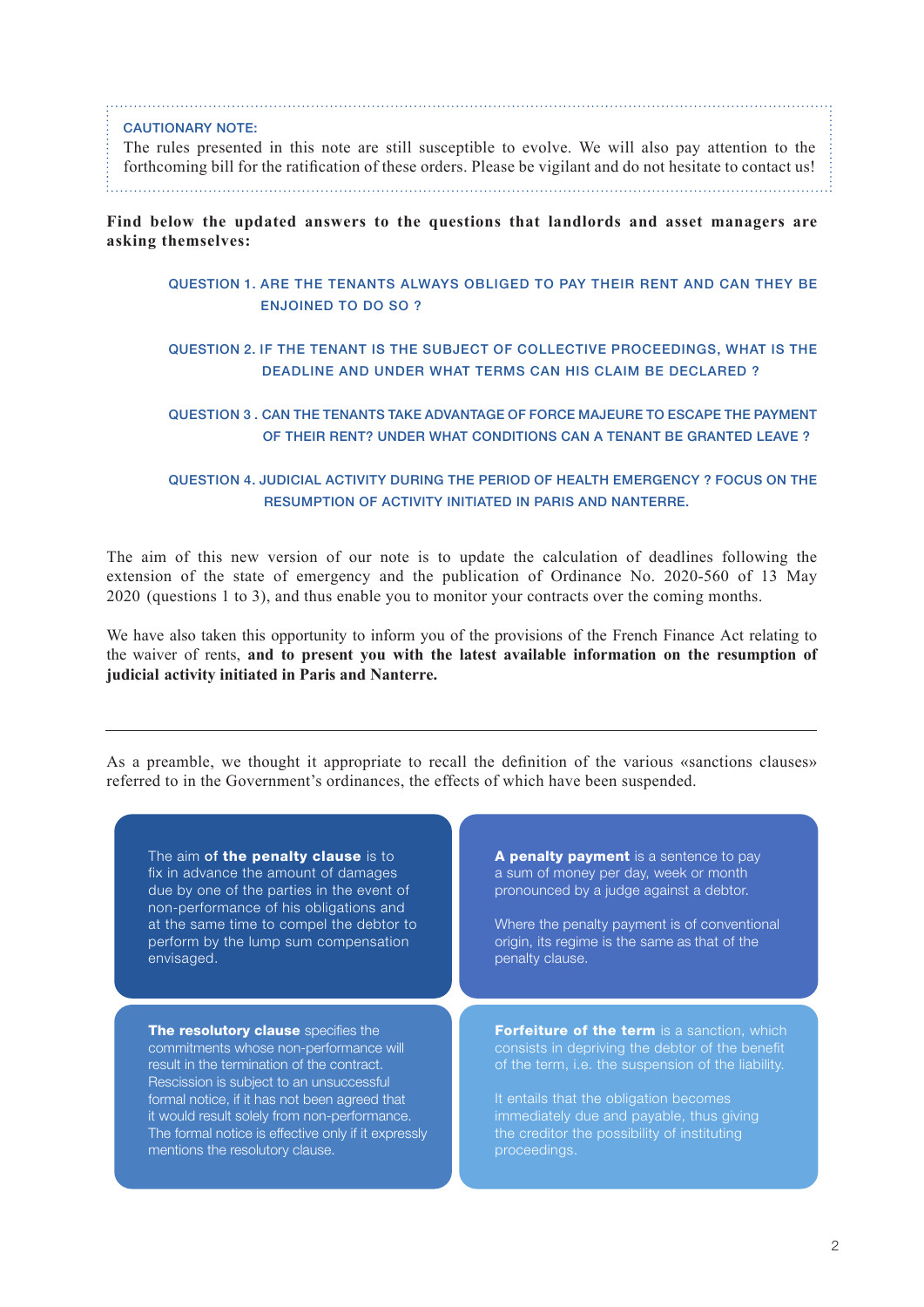<span id="page-2-0"></span>**QUESTION 1 :** IN CASE OF NON-PAYMENT OF RENT AND CHARGES DUE, IS IT POSSIBLE TO SEND A FORMAL NOTICE, AN ORDER TO PAY, OR TO HAVE A SUMMONS ISSUED TO SEE THE ACQUISITION OF A RESOLUTORY CLAUSE OR TO OBTAIN THE EXECUTION OF A PENALTY CLAUSE OR A PENALTY PAYMENT?

# TRACK UPDATES IDENTIFIED BY A COLORED LINE IN THE MARGIN.

Rents and charges remain due at the contractual due dates.

#### **Therefore, it is not impossible to issue a letter of demand, a summons to pay or an order for payment during the protected period to obtain payment of rent.**

However, Ordinance [No. 2020-306 of 25 March 2020](https://www.legifrance.gouv.fr/affichTexte.do?cidTexte=JORFTEXT000041755644) postpones the effects of the contractual clauses provided for in the event of non-performance by the debtor. Thus, the sending of a letter of formal notice, the issuance of a summons to pay would not make it possible to obtain, in the immediate future, the execution of a contractual financial penalty clause.

Indeed, [Article 4 of Ordinance No. 2020-306 of 25 March 2020](https://www.legifrance.gouv.fr/affichTexte.do?cidTexte=JORFTEXT000041755644) in its latest version resulting from [Ordinance No. 2020-427 of 15](https://www.legifrance.gouv.fr/affichTexte.do?cidTexte=JORFTEXT000041800899&categorieLien=id) April provides for:

*" Penalty payments, penalty clauses, termination clauses and clauses providing for forfeiture, when their purpose is to penalise failure to perform an obligation within a specified period, shall be deemed not to have commenced or to have taken effect, if that period has expired during the period defined in Article 1(I).*

*If the debtor has not executed his obligation, the date on which these periodic penalty payments take effect and these clauses produce their effects shall be postponed for a period, calculated after the end of that period, equal to the time elapsed between, on the one hand, 12 March 2020 or, if later, the date on which the obligation arose and, on the other hand, the date on which it should have been executed.*

*The date on which such periodic penalty payments take effect and such clauses take effect, where they are intended to penalize the non-performance of an obligation, other than sums of money, within a specified period expiring after the period defined in I of Article 1, shall be postponed by a period equal to the time elapsing between 12 March 2020 or the date on which the obligation arose, whichever is the later, and the end of that period.*

*The course of periodic penalty payments and the application of penalty clauses which took effect before 12 March 2020 shall be suspended during the period defined in I of Article 1".*

According to the [circular of 26 March 2020](http://www.justice.gouv.fr/bo/2020/20200327/JUSC2008608C.pdf), these provisions aim to take into account the difficulties of enforcement resulting from the state of health emergency «*by paralyzing, during this period, the penalty payments ordered by the courts or administrative authorities as well as contractual clauses whose purpose is to sanction the debtor's non-performance.*"

#### CAUTIONARY STATEMENT:

[Ordinance No. 2020-560 of 13 May 2020](https://www.legifrance.gouv.fr/affichTexte.do;jsessionid=ABF41C7E328BDDCC597F0A3926CFAD64.tplgfr41s_2?cidTexte=JORFTEXT000041876355&dateTexte=&oldAction=rechJO&categorieLien=id&idJO=JORFCONT000041875892) setting the time limits applicable to various procedures during the period of health emergency amended certain provisions of the aforementioned Ordinance No. 2020-306 of 25 March 2020.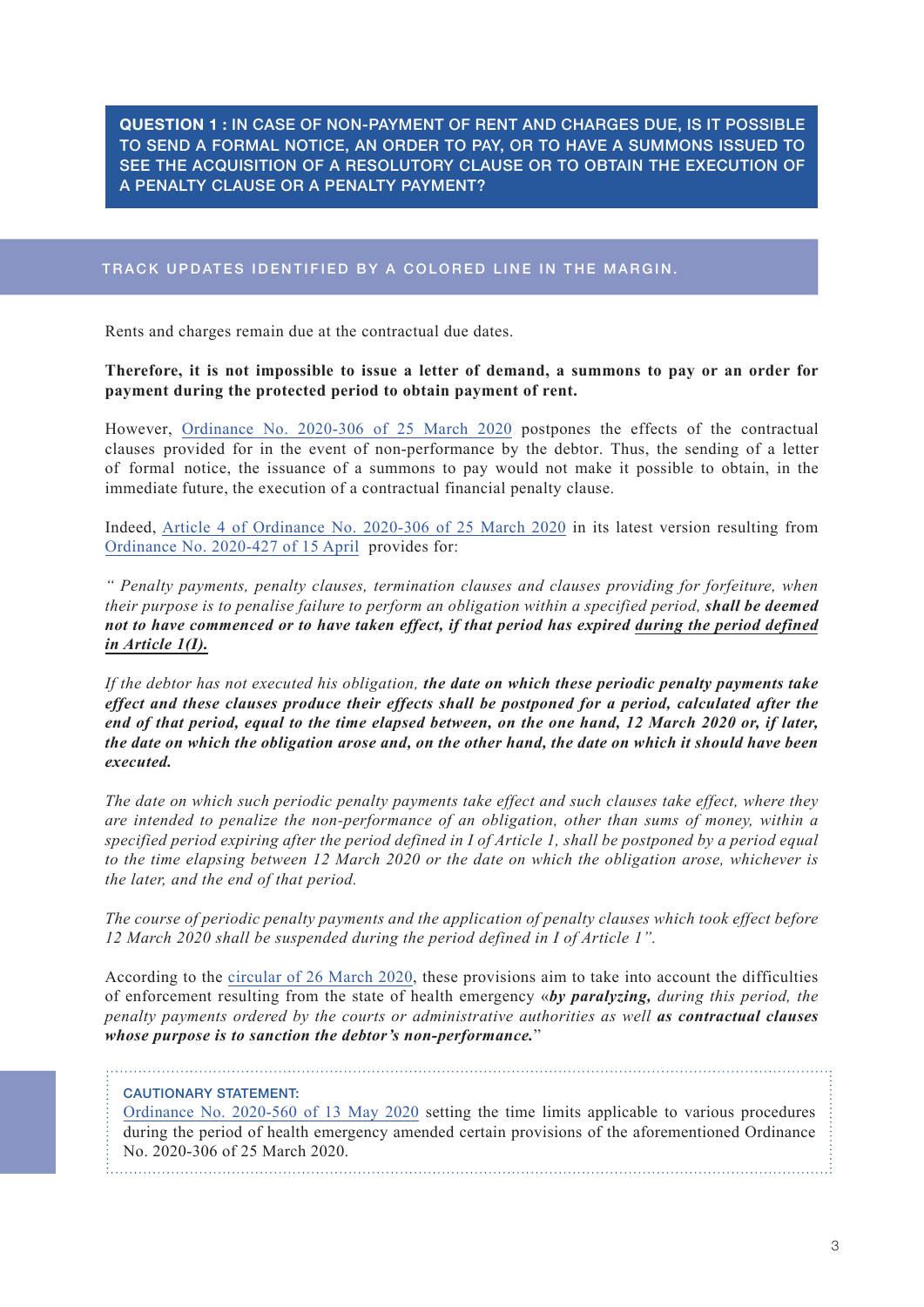Thus,

- 1° In article 1st :
	- a) At I, words: "the expiry of a period of one month from the date of cessation of the state of health emergency declared under the conditions of Article 4 of the aforementioned Act of 23 March 2020" are replaced by the following words: « **the 23 June 2020 including** ».

This amendment reduces the period of paralysis of the «sanctions clauses» which should have ended on 10 August 2020, following the extension of the state of emergency to 10 July 2020.

However, this clarification has the merit of putting an end to the debates on the calculation of dies a quo and dies ad quem.

We have therefore updated the various examples that we had submitted to you.

Firstly, in accordance with the fourth paragraph of the abovementioned Article 4:

**The effects of a periodic penalty payment or penalty clause which began to run before 12 March 2020 shall be suspended throughout the protected period.** 

They will take effect from the day after the end of this period, i.e. 24 June 2020.

In other words, between 12 March 2020 and 23 June 2020, periodic penalty payments and penalty clauses no longer apply.

If, **for example**, the daily penalty clause in a lease agreement had already been applicable as of February 1, 2020, the lessor could only request its enforcement as of the end of the **protected period on June 23, 2020, i.e. as of June 24, 2020**.

In this example, the lessor will then be able to claim the liquidation of the periodic penalty payment for the period between February 1 and March 12, 2020. And, if the tenant has still not fulfilled his obligation on June 23, 2020, the daily penalty payment will start again as from June 24, 2020.

Secondly, pursuant to the second paragraph of Article 4:

The effects of a periodic penalty payment or a penalty or **resolutory clause** which has not begun to run before 12 March 2020, but which relates to obligations to be performed during the protected period,

shall be carried forward at the end of that period and within a period which corresponds to the time elapsed between the date on which the obligation arose and the date on which it should have been performed.

Either, **for example**, a tenant who would not have paid his rent on the contractual date of April 1, 2020 and a resolutory clause due to take effect on May 15, 2020, i.e. one month after the issuance of a summons to pay by a bailiff concerning the resolutory clause (L. 145-41 of the Commercial Code), to consider that a bailiff has agreed to issue such a deed during the confinement.

In this case, the duration of the deferral corresponds to the time elapsed between the date on which the obligation arose (15 April) and the date on which it should have been performed (15 May), i.e. 1 month.

The clause may therefore take effect one month after the end of the protected period (23 June 2020 inclusive), i.e. 24 July 2020 if the debtor has not complied.

This rule also applies if the date of birth of the obligation is before 12 March 2020.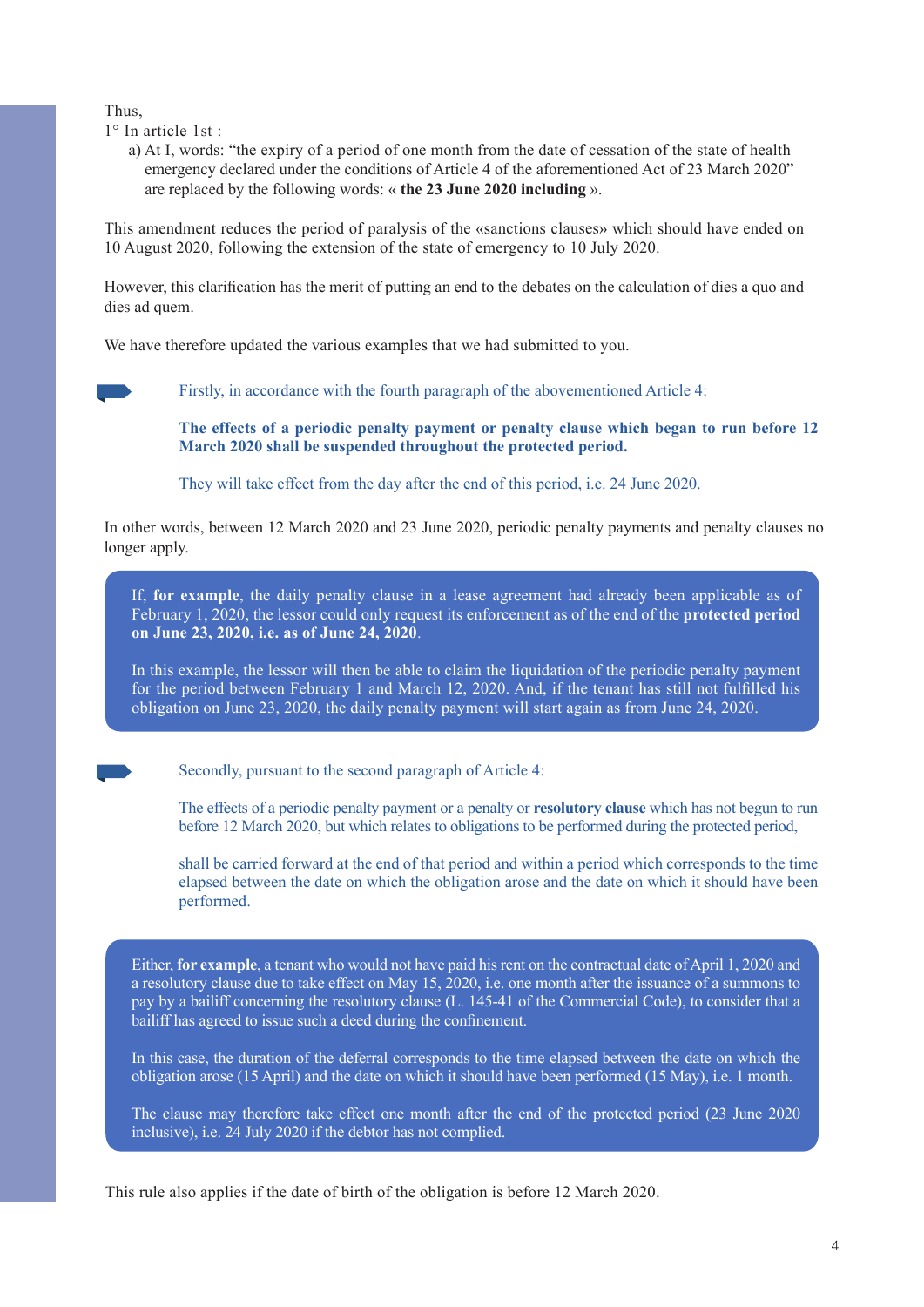Suppose, hypothetically, a tenant has not paid his or her rent by January 1, 2020. The lessor has him deliver on February 20, 2020, a summons to pay by bailiff concerning the resolutory clause of the contract and indicating that the tenant had a period of one month to regularize his situation, that is until March 20, 2020.

In this case, the resolutory clause would take effect 8 days after the end of the protected period, i.e. July 2, 2020, if the debtor has still not performed by that date.

As [the report](https://www.legifrance.gouv.fr/affichTexte.do?cidTexte=JORFTEXT000041800867&categorieLien=id) to the President of the Republic on these provisions indicates, the amended ordinance now takes into account, in setting the date of the postponement, the duration of performance of the contract affected by the epidemic, which is far from easy.

It is therefore necessary from now on to:

- · calculate the duration between March 12, 2020 OR a later date if the obligation arose after March 12, and the date on which the obligation should have been performed
- · and to apply the result of this calculation from 24 June 2020.

#### **INTERRUPTION AND EXTENSION OF PERIODIC PENALTY PAYMENTS AND CERTAIN CLAUSES**



**In addition, protective measures have been taken for smaller businesses particularly affected by the spread of the pandemic.**

Following Ordinance [No. 2020-316 of 25 March 2020](https://www.legifrance.gouv.fr/affichTexte.do?cidTexte=JORFTEXT000041755842&categorieLien=id) relative to the payment of rents, water, gas and electricity bills for the business premises of companies whose activity is affected by the spread of the Covid-19 pandemic **the penalties in the event of non-payment of rents and charges will be neutralised:**

- · for tenants eligible for the solidarity fund set up by the government, on the one hand;
- · and for companies which are the subject of collective proceedings and which have been particularly affected by the spread of Covid-19 on the other hand.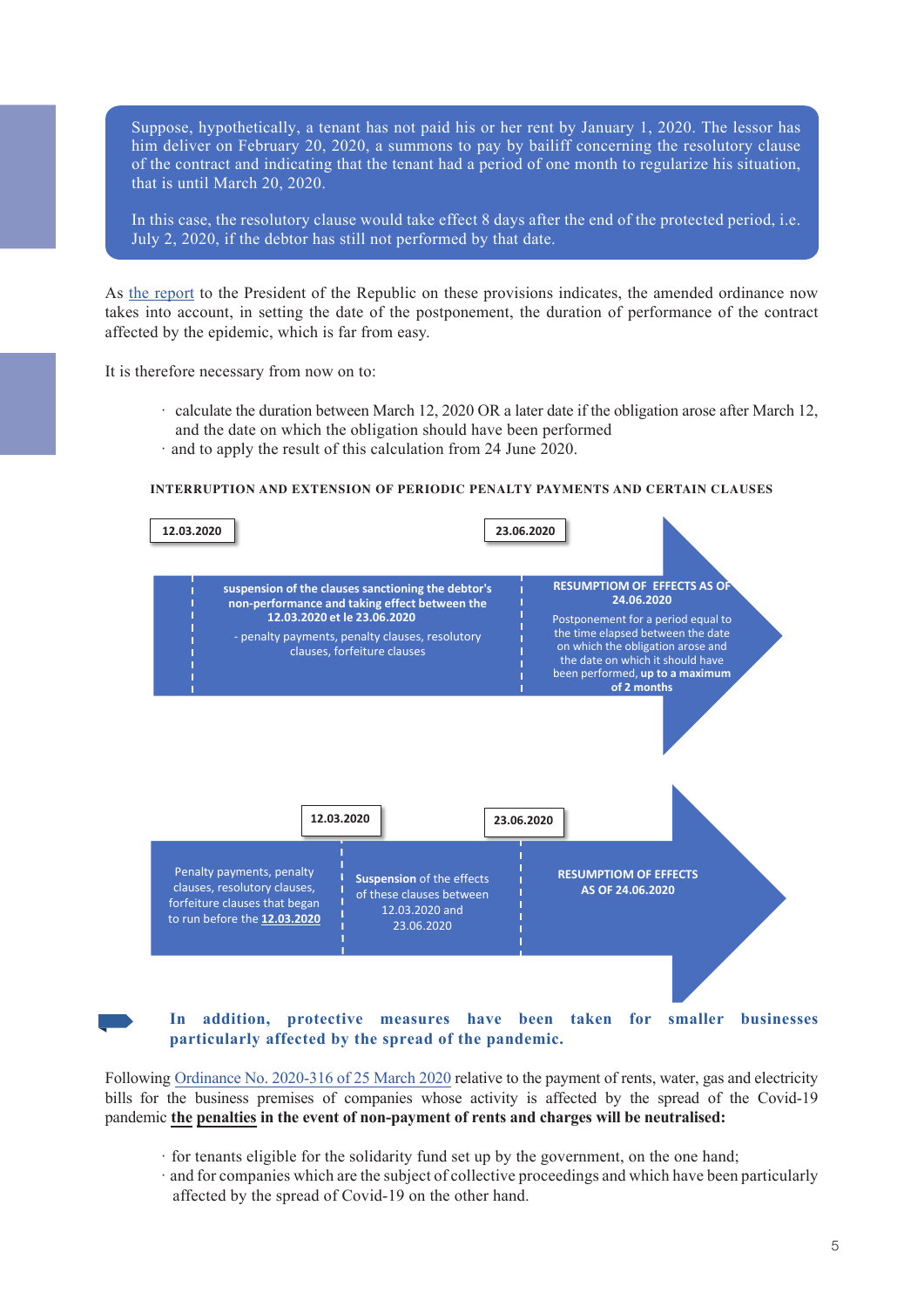Thus, according to the provisions of [article 4](https://www.legifrance.gouv.fr/affichTexteArticle.do;jsessionid=0014AF3E37AD1F83D6FB41E760E20BB4.tplgfr25s_2?idArticle=JORFARTI000041755846&cidTexte=JORFTEXT000041755842&dateTexte=29990101&categorieLien=id) of this order n°2020-316 of March 25, 2020 :

" *The persons mentioned in Article 1 may not incur financial penalties or interest for late payment, damages, periodic penalty payments, enforcement of a termination clause, penalty clause or any clause providing for forfeiture, or activation of guarantees or sureties, as a result of non-payment of rent or rental charges relating to their business and commercial premises, notwithstanding any contractual stipulation and the provisions of Articles L. 622-14 and L. 641-12 of the French Commercial Code.*

*The above stipulations apply to rents and rental charges for which the due date for payment is between 12 March 2020 and the expiry of a period of two months after the date of cessation of the state of health emergency declared by article 4 of the aforementioned law of 23 March 2020 "*

Decree No. 2020-371 of 30 March 2020, as amended by Decree No. 2020-433 of 16 April 2020 and then by Decree No. 2020-433 of 12 May 2020, organises the operation of the solidarity fund created by Ordinance [No. 2020-317 of 25 March 2020](https://www.legifrance.gouv.fr/affichTexte.do?cidTexte=JORFTEXT000041755852&categorieLien=cid), which will be financed by the State, the regions and the overseas collectivities, to prevent the cessation of activity of very small enterprises (VSEs), microentrepreneurs, self-employed persons and liberal professions exercising an economic activity and meeting the following conditions:

- · have started their activity before 1 February 2020 for March 2020 aid or before 1 March 2020 for April and May 2020 aid;
- · was not in liquidation on 1 March 2020;
- · number of employees is less than or equal to ten;
- · with an annual revenue of less than 1 million euros;
- · and an annual taxable profit of less than 60,000 euros;
- · **particularly affected by the economic consequences of Covid-19:**

have been the subject of an administrative ban on receiving the public between 1 and 31 March 2020 for the month of March, between 1 and 30 April 2020 for the month of April 2020 and between 1 and 31 May 2020 to be eligible for the solidarity fund for the month of May 2020

#### **or**

have suffered a loss of turnover of at least 50% during these periods compared to the previous year or to the average monthly turnover over 2019.

However, since the decree [n°2020-378 of 31 March 2020](https://www.legifrance.gouv.fr/affichTexte.do?cidTexte=JORFTEXT000041774082&categorieLien=id), the conditions for benefiting from the neutralisation of penalties for non-payment of rent have been restricted.

Tenants must:

- · either be eligible for the Solidarity Fund;
- · be in suspension of payments on 1 March 2020 ;

#### **and**

· in any event have been the subject of an administrative ban on receiving the public and have suffered a loss of turnover of more than 50 % during that period compared with the previous year.

#### CAUTIONARY NOTE:

The cumulative or alternative nature of these criteria is a matter of debate. Some authors consider that Article 1 of Decree No. 2020-378 of 31 March 2020 refers to 1° and 2° of Article 2 of Decree No. 2020-371 of 30 March 2020 and that they should therefore be considered cumulative. Conversely, others consider that in view of the objective pursued by the government, these two criteria should be considered alternative and not cumulative.

The provisions apply to rents and rental charges for which the payment due date is between 12 March 2020 and the expiry of a period of two months after the date of cessation of the state of health emergency declared by Article 4 of the Act of 23 March 2020, and set at 10 July 2020 inclusive by Article 1 (I) of Act No. 2020-546 of 11 May 2020, i.e. **10 september 2020, as it stands.**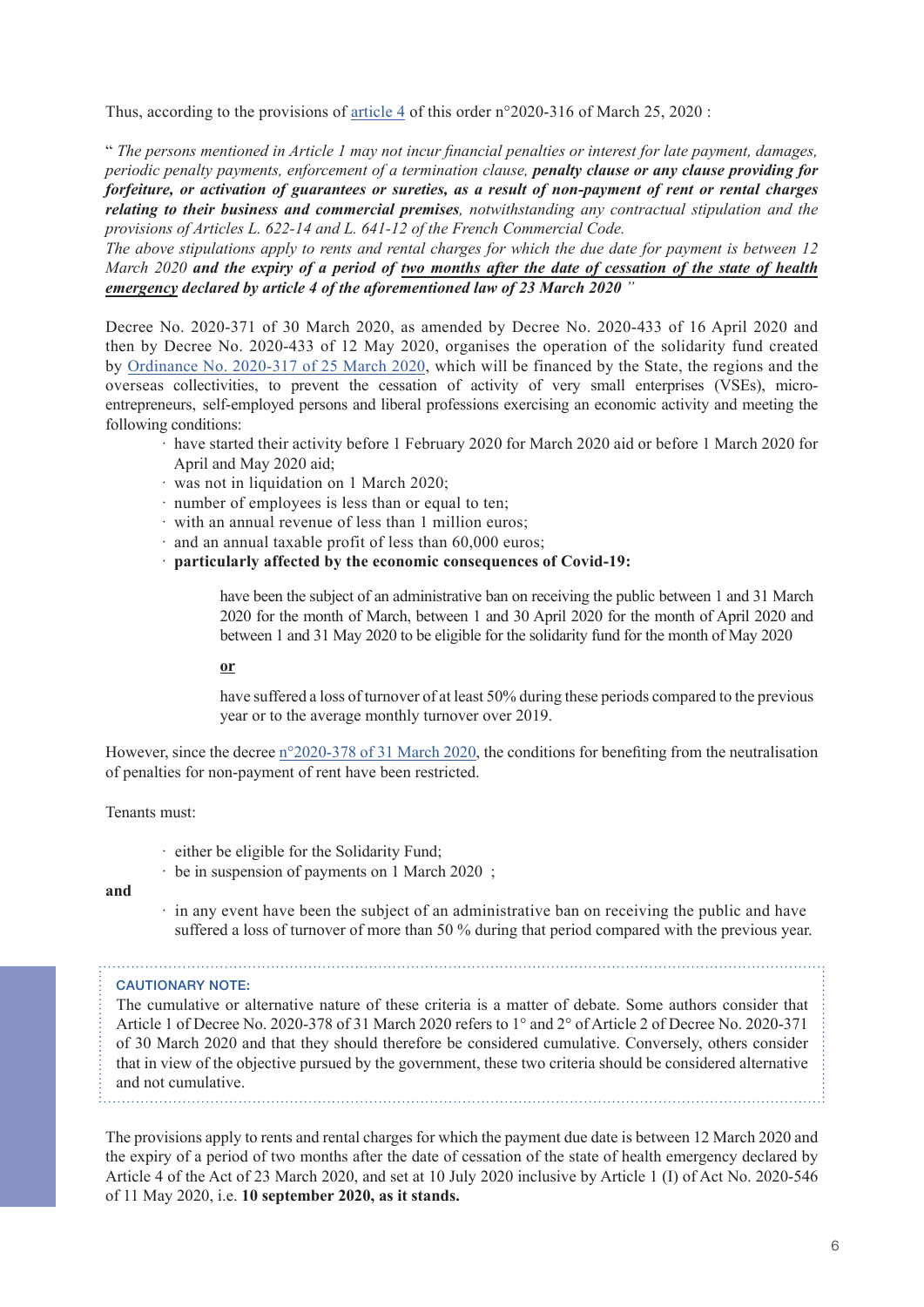<span id="page-6-0"></span>Thus, if the rents and charges remain due by the tenant, no sanction can be taken for non-payment of unpaid rents and charges between 12 March and 10 September 2020.

The benefit of these measures is nevertheless subject to the production of certain supporting documents by the lessee. Under the terms of the provisions of [Article 2 of Decree No. 2020-378 of 31 March 2020](https://www.legifrance.gouv.fr/affichTexte.do?cidTexte=JORFTEXT000041774082&categorieLien=id), the lessee must produce the following documents:

· a declaration on honour attesting to compliance with the conditions for access to the solidarity fund;

**and**

· an acknowledgement of receipt of the submission of their application for eligibility for the Solidarity Fund or, where they have filed a declaration of cessation of payments or are in difficulty, a copy of the filing of the declaration of cessation of payments or of the judgment opening collective proceedings.

On the other hand, no provision has yet been made for the payment of rental arrears when the situation returns to normal.



### **Disputes initiated before the state of health emergency**

If the summons was validly delivered to the tenant before the beginning of the state of health emergency: the initiated procedure should resume its course as of 11 May 2020 since the Courts closed since 16 March 2020 reopen, and judicial activity gradually resumes its course.

However, it is still necessary for the writ of summons to have been served, that is to say delivered to the Registry of the Court of Justice or the Commercial Court in order for it to be brought before that court within the prescribed period.

But

· in accordance with the provisions of Article 2 of Ordinance [No. 2020-304 of 25 March 2020](https://www.legifrance.gouv.fr/affichTexteArticle.do;jsessionid=0014AF3E37AD1F83D6FB41E760E20BB4.tplgfr25s_2?idArticle=JORFARTI000041755588&cidTexte=JORFTEXT000041755577&dateTexte=29990101&categorieLien=id) on the adaptation of the rules applicable to courts of law ruling in non-criminal matters and to coownership syndicate contracts,

· the provisions laid down in Article 2 of Order No. 2020-306 of 25 March 2020 (below) relating to the extension of time limits during the period of public health emergency and the adaptation of procedures during the same period **shall be applicable to proceedings before the courts of law in non-criminal matters.**

As it stands, the assignment may therefore be enlisted up to and including 23 August 2020, unless otherwise specified.

**QUESTION 2 :** " IF A POLICYHOLDER IS SUBJECT TO COLLECTIVE PROCEEDINGS, DOES THE TIME LIMIT FOR DECLARING THE CLAIM REMAINS 2 MONTHS FROM THE PUBLICATION IN THE BODACC (OFFICIAL BULLETIN OF CIVIL AND COMMERCIAL ANNOUNCEMENTS)? "

#### TRACK UPDATES IDENTIFIED BY A COLORED LINE IN THE MARGIN.

This is a historic crisis and many companies will unfortunately go bankrupt. It is therefore important to monitor as much as possible, the activity of tenants and to be informed of the evolution of their economic situation.

The declaration of claims is considered as a legal action (*Cass com 14 February 1995 n°93-12064; Cass plenary 4 February 2011 n°09-14619*).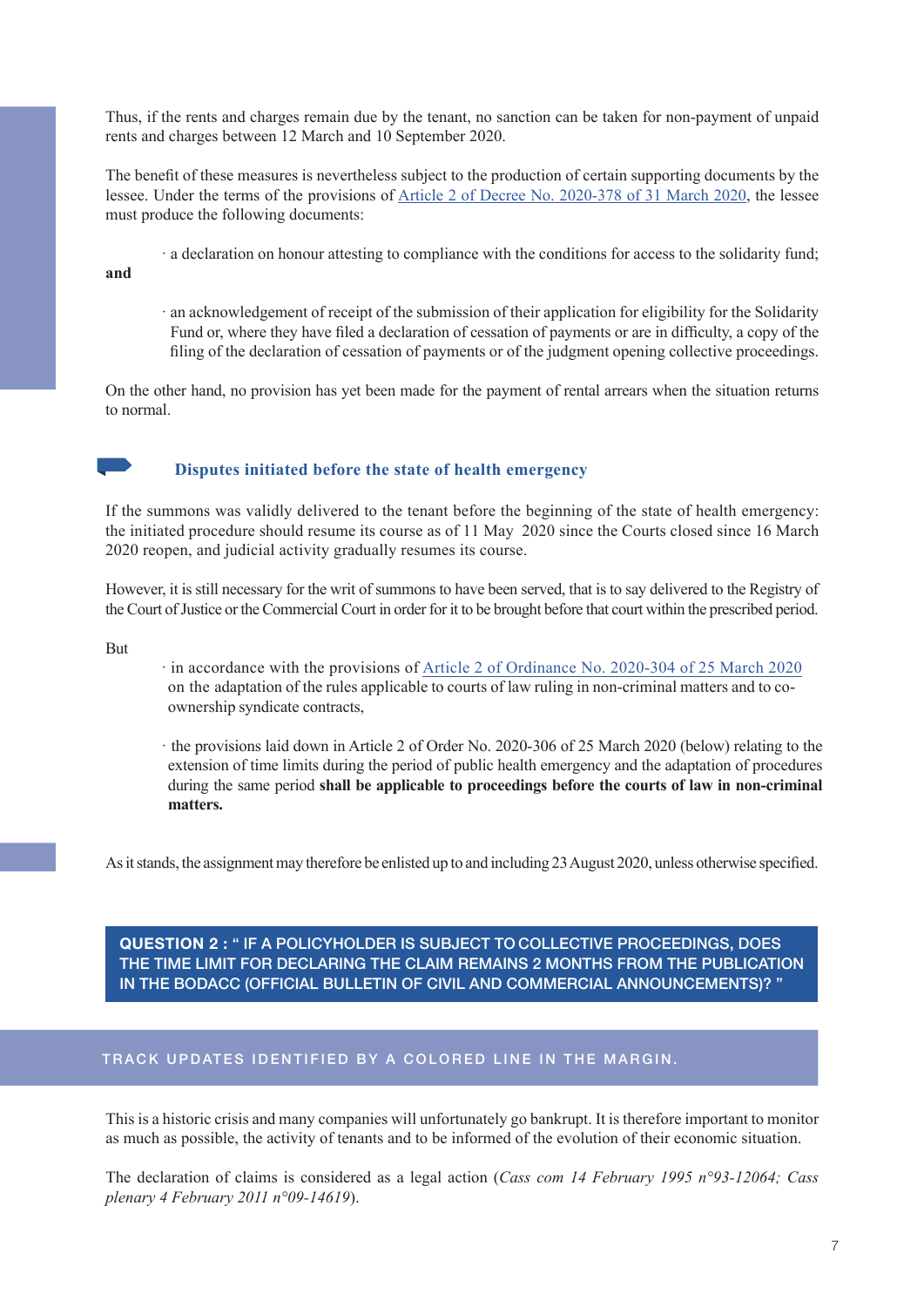However, according to Article 2 of Ordinance [No. 2020-306 of 25 March 2020](https://www.legifrance.gouv.fr/affichTexteArticle.do;jsessionid=7E01D0C9FE876838442C63E2F879AA71.tplgfr25s_2?idArticle=LEGIARTI000041802471&cidTexte=JORFTEXT000041755644&categorieLien=id&dateTexte=) as amended by Ordinance No. 2020-427 of 15 April 2020:

*" Any act, appeal, legal action, formality, entry, declaration, notification or publication prescribed by law or regulation under penalty of nullity, sanction, lapse, foreclosure, prescription, unenforceability, inadmissibility, lapse, automatic withdrawal, application of a special regime, nullity or forfeiture of any right whatsoever and which should have been accomplished during the period mentioned in Article 1 shall be deemed to have been done in time if it has been done within a period which may not exceed, as from the end of that period, the period legally prescribed for taking action, up to a limit of two months.*

*The same applies to any payment prescribed by law or regulation for the acquisition or retention of a right. This Article shall not apply to the periods of reflection, withdrawal or renunciation provided for by law or regulation, nor to the periods provided for the reimbursement of sums of money in the event of exercise of these rights.."*

#### CAUTIONARY NOTE :

However, it will be specified that *" This article is not applicable to the periods of reflection, retraction or renunciation provided for by the law or the regulations, nor to the periods provided for the reimbursement of sums of money in the event of the exercise of these rights."*

Thus, and knowing that according to [article R 622-24 of the French Commercial Code](https://www.legifrance.gouv.fr/affichCodeArticle.do?cidTexte=LEGITEXT000005634379&idArticle=LEGIARTI000029175247), the legal deadline for declaring a claim is 2 months from the date of publication in the BODACC, the lessor will have 2 months from the end of the **protected period to make his/her claims declarations, i.e. until August 23, 2020<sup>1</sup> .**

However, nothing prevents the lessor from sending them by email or fax to the court-appointed representative in the event of safeguard or receivership proceedings or to the liquidator in the event of compulsory liquidation, as soon as it becomes aware of the opening of collective proceedings, and to double these mailings by registered letter with acknowledgement of receipt once the confinement has ended and/or the postal services are once again fully operational.

Moreover, according to the ordinances [on collective proceedings of 25 and 27 March 2020](https://www.legifrance.gouv.fr/affichTexte.do?cidTexte=JORFTEXT000041762344&dateTexte=&categorieLien=id) until the expiry of a period of three months following the end of the state of health emergency, i.e., as it stands, until 10 October 2020, the state of cessation of payments, if any, of the undertakings is assessed, in principle, only on the basis of the financial situation of the undertakings as at 12 March 2020.

Consequently, a company in a state of cessation of payments as of 30 April 2020 will not be considered to be in a state of cessation of payments and **will therefore not be obliged to apply [for receivership proceedings within 45 days at the latest](https://www.legifrance.gouv.fr/affichCodeArticle.do?idArticle=LEGIARTI000028724106&cidTexte=LEGITEXT000005634379&dateTexte=20140701)** (Article L631-4 of the French Commercial [Code](https://www.legifrance.gouv.fr/affichCodeArticle.do?idArticle=LEGIARTI000028724106&cidTexte=LEGITEXT000005634379&dateTexte=20140701)), since its situation will be assessed as of 12 March 2020 and, as of that date, it was not in a state of cessation of payments..

Of course, there is nothing to prevent companies from applying for receivership or compulsory liquidation during this period.

It is therefore preferable to monitor the [www.infogreffe.fr](https://www.infogreffe.fr/) website to be informed in due course of any decision by the Commercial Court to initiate collective proceedings, but also to closely monitor the financial health of the companies concerned, as far as possible.

**<sup>1</sup>** *Cautionary Note* **:** if the legal time limit is shorter than the 2-month limit, such as the 15-day time limit for lodging an appeal against an interim relief order or the 10-day time limit for serving a statement of appeal on pain of lapsing, the act must have been performed, de facto, well before 23 August 2020.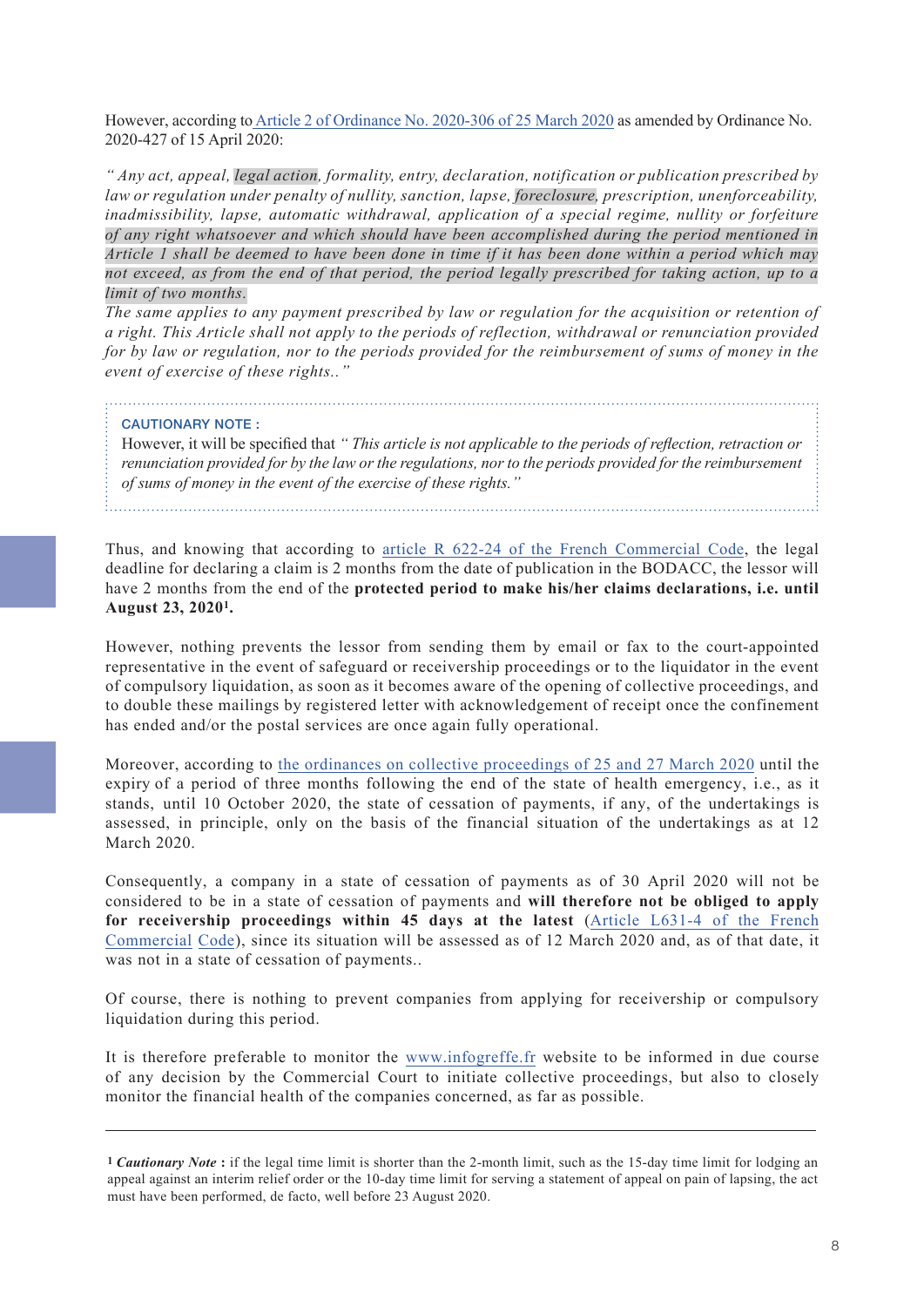# <span id="page-8-0"></span>**QUESTION 3 :** " CAN LESSEES INVOKE FORCE MAJEURE TO SUSPEND THE PAYMENT OF RENT? "

# FOLLOW THE UPDATES IDENTIFIED BY A COLORED LINE IN THE MARGIN.

Since the intervention of the Minister of Economy and Finance on 28 February 2020, Bruno LE MAIRE announcing that the coronavirus would be «considered as a case of force majeure for companies» for all public contracts of the State (only), force majeure would be the strongest argument to exonerate oneself from its contractual obligations.

What is indisputable is that the impact on the economic activity of companies will be significant: many sectors are currently operating at less than 50% of their economic capacity.

#### **Already, many tenants have announced to their landlords that they will not pay future rent due dates.**

The purpose of this note is to enable lessors or their agents to better understand the legal means that could be put forward with varying degrees of relevance by tenants during this exceptional crisis, even if there is still a judicial and legal uncertainty, but also to provide an appropriate response.

However, it should be remembered that as the legislative situation continues to evolve, it is not impossible that the government will take new measures, in particular with regard to payment deadlines and the staggering of arrears.

For the time being, the Amended Finance Act [n°2020-473](https://www.legifrance.gouv.fr/affichTexte.do?cidTexte=JORFTEXT000041820860&categorieLien=id) adopted on 25 April provides for the deductibility of rent waivers granted by lessors to corporate tenants between 15 April and 31 December 2020.



# **Force Majeure**

Force majeure is the unforeseeable and insurmountable event preventing the debtor from performing his obligation.

**It cannot be decreed, it is a legal means** employed by a party who fails to perform a contract in order to try to escape the consequences of its non-performance.

The new Article 1218 paragraph 1 of the Civil Code resulting from Ordinance No. 2016-131 of 10 February 2016 provides that in contractual matters:

*" There is force majeure in matters relating to a contract when an event beyond the control of the debtor, which could not reasonably have been foreseen at the time of conclusion of the contract and the effects of which cannot be avoided by appropriate measures, prevents performance of the obligation by the debtor.*

*If the impediment is temporary, execution of the obligation shall be suspended unless the resulting delay justifies termination of the contract. If the impediment is permanent, the contract is terminated by operation of law and the parties are discharged from their obligations in accordance with the conditions laid down in articles 1351 and 1351-1. "*

With rare exceptions, epidemics as such Ebola, H1N1, chikungunya and even SARS have so far not been considered by case law as representing a case of force majeure, but often because the causal link between the epidemic and the drop in activity was not demonstrated or because the criterion of unpredictability was lacking.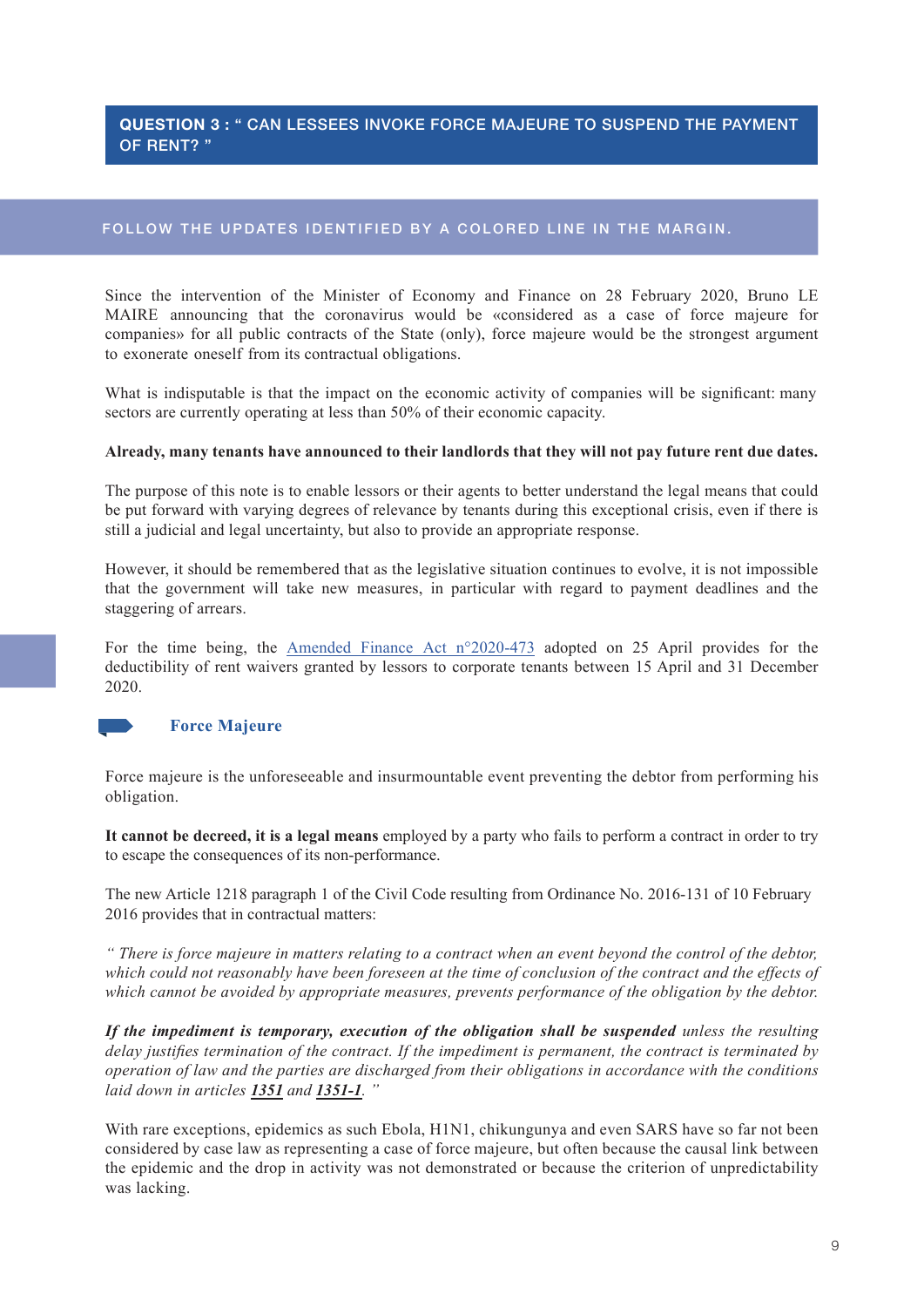In our view, therefore, the Tribunals are not, as a matter of principle, opposed to classifying an epidemic as force majeure if the conditions are met.

Force majeure has moreover been upheld in 2 very recent decisions (Court of Appeal of Douai - Individual Liberties Chamber - 5 March 2020 - No. 20/00400 and Court of Appeal of Colmar, 6th Chamber, 12 March 2020, No. 20/01098) which, however, do not concern contract law or commercial leases.

It is therefore conceivable that certain tenants may take advantage of exceptional circumstances, in particular due to the closure [orders of 14](https://www.legifrance.gouv.fr/affichTexte.do?cidTexte=JORFTEXT000041722917&categorieLien=id) and [15 March 2020,](https://www.legifrance.gouv.fr/affichTexte.do?cidTexte=JORFTEXT000041723302&categorieLien=id) which made it impossible for them to continue to meet their obligations to the lessor, to request, on the basis of force majeure, that they be relieved of the payment of their rent..

**However, a distinction must be made here between the performance of a contract for material services which can no longer be provided because of the coronavirus pandemic and the payment of a sum of money.**

According to case law, the debtor of an unfulfilled obligation of a sum of money cannot be exonerated from this obligation by invoking a case of force majeure:

*" But whereas the debtor of an unfulfilled contractual obligation of a sum of money cannot be exonerated from this obligation by invoking a case of force majeure ; that by this plea of pure law, the judgment is legally justified; that the plea cannot be upheld; »* (Cass Com 16 September 2014, Appeal No. 13-20.306)

Thus, even if, once again, the classification of the event under consideration is a matter for the **sovereign appreciation of the trial judges**, it seems unlikely that a tenant, even if prevented from using his premises during the period under consideration, could avail himself of force majeure in order to evade payment of the rent.

In any event, when the execution of the payment of rent is only made more difficult, lessees will not be able to take advantage of force majeure to evade their contractual commitments.

Finally, and before anything else, it is important to check the content of the clauses of the leases in order to rule on the possibility for a party to invoke force majeure. The parties may have undertaken to perform their commitments even in the event of force majeure.



# **The obligation to deliver in conformity and exception of non-performance**

It is also conceivable that donors could quickly receive requests to suspend leases while their premises are closed.

Indeed, the lessor has an obligation to deliver in accordance with Article 1719 of the Civil Code:

*" The lessor is obliged, by the nature of the contract, and without the need for any particular stipulation:*

*1° To deliver to the lessee the rented thing and, if it is his main dwelling, a decent dwelling. Where premises leased for residential use are unfit for such use, the lessor may not invoke the nullity of the lease or its terminationto apply for the eviction of the occupant ;*

*2° To maintain this thing in a condition fit for the use for which it was rented;*

*3° To allow the lessee to enjoy it peacefully during the term of the lease;*

*4° To also ensure the permanence and quality of the plantations. "*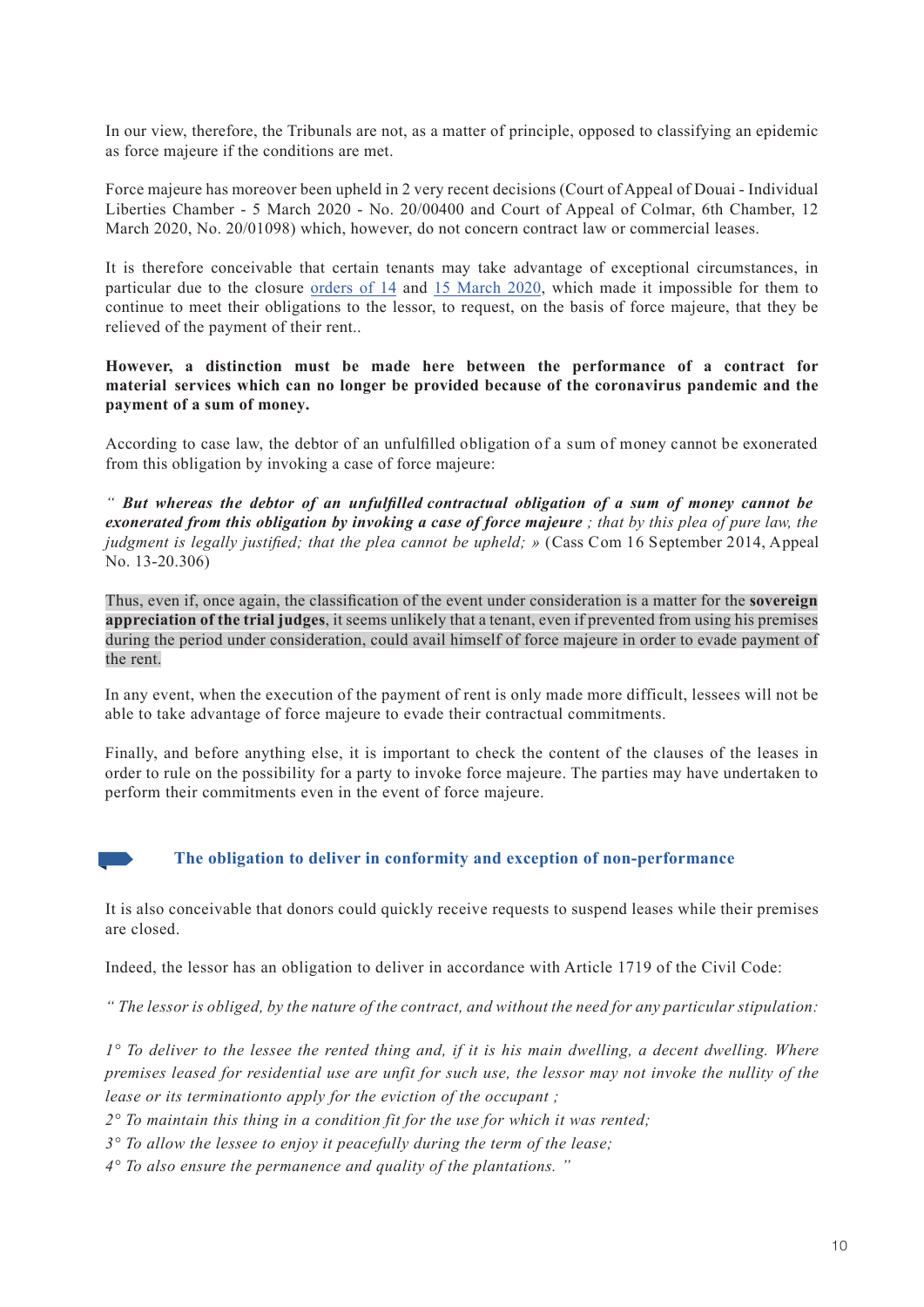In other words, the lessor must ensure that the tenant can carry out his activity in the premises in accordance with the purpose of the lease. If the landlord is prevented from fulfilling his obligation to deliver because of an order to close the premises during the period of health emergency, the tenant may wish to suspend the execution of the lease and the related obligations, including that of paying the rent, during the period in question.

Under article 1217 (new) of the Civil Code, a person who is party to a synallagmatic contract and whose commitment has not been performed has several actions against the other party:

*" The party to whom the undertaking has not been performed, or has been performed imperfectly, may*

- · *refuse to perform or suspend the performance of its own obligation;*
- · *continue the compulsory execution in kind of the obligation;*
- · *get a discount;*
- · *cause the contract to be terminated;*
- · *seek compensation for the consequences of non-performance.*

*Sanctions that are not incompatible may be cumulative; damages may always be added to them."*

According to case law, it is possible to substitute, depending on the interest of the tenant and also on the seriousness of the non-performance, compensation for the disturbance of enjoyment suffered, which is not subject to a formal notice from the lessor…

Nevertheless, the lessor - debtor of the obligation to deliver - who would be prevented from satisfying his obligation to deliver in this case could invoke an event of force majeure, i.e. the order of the public authorities ordering the closure of certain shops, in order to escape the aforementioned penalties.

Again, the assessment of force majeure will be a matter for the judges on the merits. Similarly, a of its refusal to pay rent during the period in question, availing itself of the plea of non-performance provided for in Article 1220 of the Civil Code, according to which:

*" A party may suspend the performance of its obligation if it is clear that the other party will not perform on the due date and the consequences of such non-performance are sufficiently serious for that party. Such suspension must be notified as soon as possible.".*



#### **Hardship**

The lessee could also request the implementation of other mechanisms, such as hardship but only for leases signed or renewed after 1 October 2016 and [Article 1195 of the Civil Code](https://www.legifrance.gouv.fr/affichCodeArticle.do?cidTexte=LEGITEXT000006070721&idArticle=LEGIARTI000006436705) to be enforced.

Previous leases are subject to the old law and in the absence of a contractual provision allowing for the revision of the contract, the judge does not have the possibility to modify the agreement of the parties due to a change of circumstances.

In addition, the parties may have contractually agreed to waive recourse to Article 1195 of the Civil Code.

### **Terms of payment**

It is necessary to recall that the grant of payment terms by the Court is always possible according to article L145-41 paragraph 2 of the Commercial Code:

*" Judges seized of an application presented in the forms and conditions provided for in Article 1343-5 of the Civil Code may, by granting time limits, suspend the performance and effects of termination clauses, where termination is not established or pronounced by a court decision that has acquired the authority of res judicata. The resolutory clause does not come into play if the lessee is discharged under the conditions set by the court ".*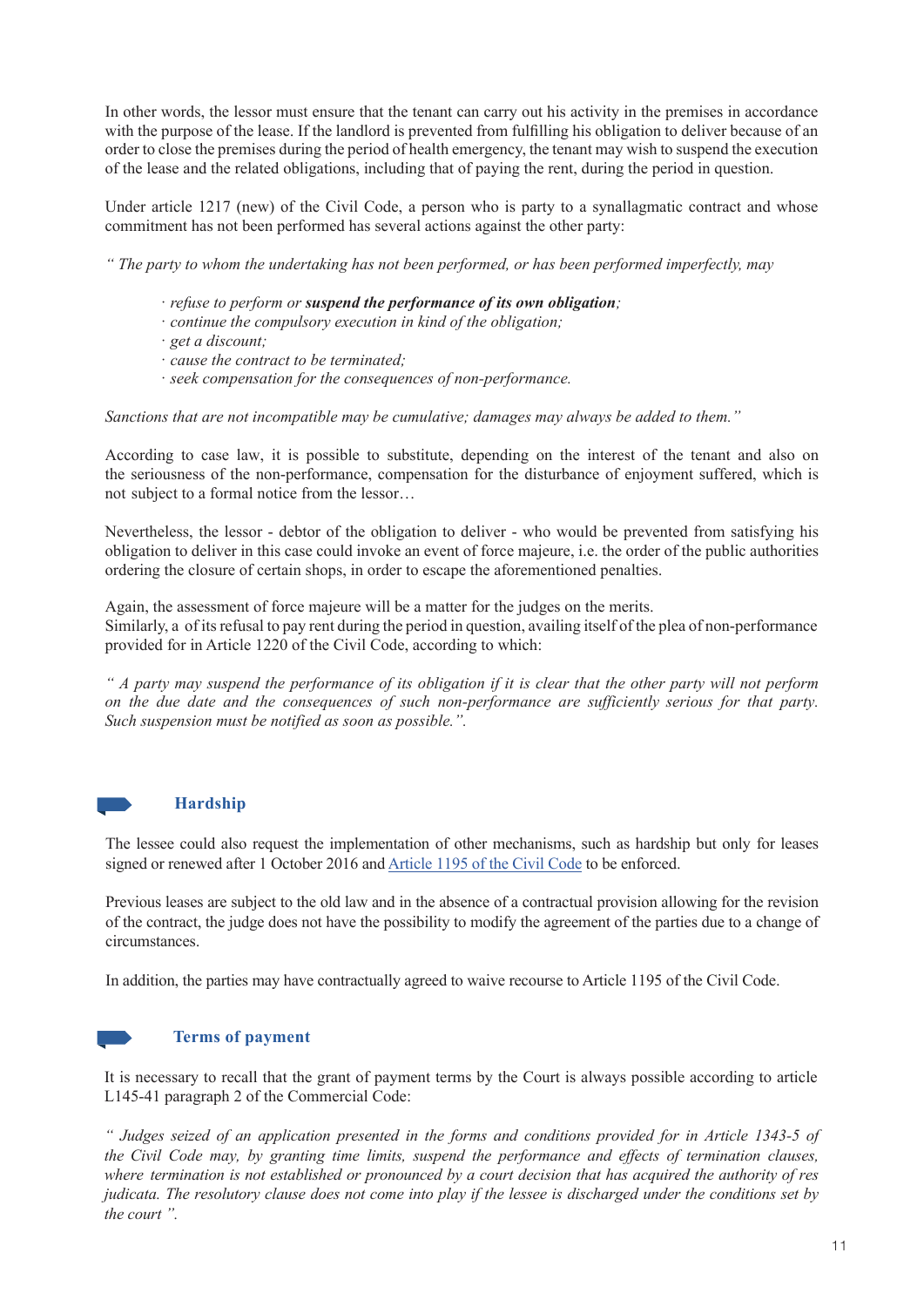

<span id="page-11-0"></span>In conclusion, whatever arguments will be put forward by tenants - with varying degrees of relevance - in an attempt to avoid paying their rent or to obtain delays in payment or discounts, it is essential to respond quickly to them.

**Moreover, in view of this exceptional context, if the tenant's demand is well-founded by a drastic drop in his/her activity, any agreement on the scheduling of the debt and possibly future maturities must be favoured.** If the tenant were to apply to the Commercial Court for safeguard or receivership proceedings, or even compulsory liquidation, this would make the possibility of recovering overdue debts much more uncertain.

In the event of disagreement, the lessor may encourage the tenant to submit a request for conciliation to the Commercial Court. The purpose of the conciliation procedure referred to in [Article L. 611-4 of](https://www.legifrance.gouv.fr/affichCodeArticle.do?idArticle=LEGIARTI000023217170&cidTexte=LEGITEXT000005634379&dateTexte=20101211) [the Commercial Code](https://www.legifrance.gouv.fr/affichCodeArticle.do?idArticle=LEGIARTI000023217170&cidTexte=LEGITEXT000005634379&dateTexte=20101211) is to seek an amicable agreement between the debtor and its creditors in order to resolve the difficulties encountered by the company.

Similarly, the lessor may also take the initiative to implement a mediation procedure under the aegis of an independent third party.

Of course, your Board can assist you in all these steps to protect your interests.

Finally, it is important to note that the government is encouraging landlords to waive their rent claims in return for tax measures.

Under the terms of the provisions of Article 3 of the Amended Finance Act no. 2020-2020-473 of [25 April 2020, rents that have been waived or renounced in favour of the tenant between 15 April](https://www.legifrance.gouv.fr/affichTexteArticle.do;jsessionid=DFD389E2465B20750ADD418FE001590A.tplgfr25s_2?idArticle=JORFARTI000041820870&cidTexte=JORFTEXT000041820860&dateTexte=29990101&categorieLien=id)  and 31 December 2020, do not constitute taxable income, either as land income ([art 14 B of the CGI](https://www.legifrance.gouv.fr/affichCodeArticle.do?cidTexte=LEGITEXT000006069577&idArticle=LEGIARTI000041822354&dateTexte=&categorieLien=id)) or as non-commercial profits ([art 92 B of the CGI\)](https://www.legifrance.gouv.fr/affichCodeArticle.do?cidTexte=LEGITEXT000006069577&idArticle=LEGIARTI000041822781&dateTexte=&categorieLien=id), and this, without the company consenting to the abandonment or renunciation of rents having to demonstrate that this abandonment or renunciation is part of normal management.

Nevertheless, these provisions may not benefit the tenant operated by an ascendant, descendant or member of the lessor's tax household, unless the lessor can justify the company's cash flow difficulties.

**QUESTION 4 :** WHAT ABOUT JUDICIAL ACTIVITY DURING THE PERIOD OF HEALTH EMERGENCY? FOCUS ON THE BUSINESS RECOVERY INITIATED IN PARIS AND NANTERRE.

# UP TO DATE WITH THE LATEST AVAILABLE INFORMATION

It turns out that 90% of judicial activity had been at a standstill since 16 March 2020. Business continuity plans have been implemented in the various courts pursuant to [the circular of 14 March 2020](http://circulaires.legifrance.gouv.fr/pdf/2020/03/cir_44946.pdf) adapting the criminal and civil activity of the courts during the period of health emergency.

Ordinance [No. 2020-304 of 25 March 2020](https://www.legifrance.gouv.fr/affichTexte.do?cidTexte=JORFTEXT000041755577&categorieLien=id) adapted the rules applicable to courts of law ruling in noncriminal matters.

Some courts have remained partially open to deal with essential litigation that cannot be postponed in criminal or family matters, as well as summary proceedings before the Judicial Court in urgent cases.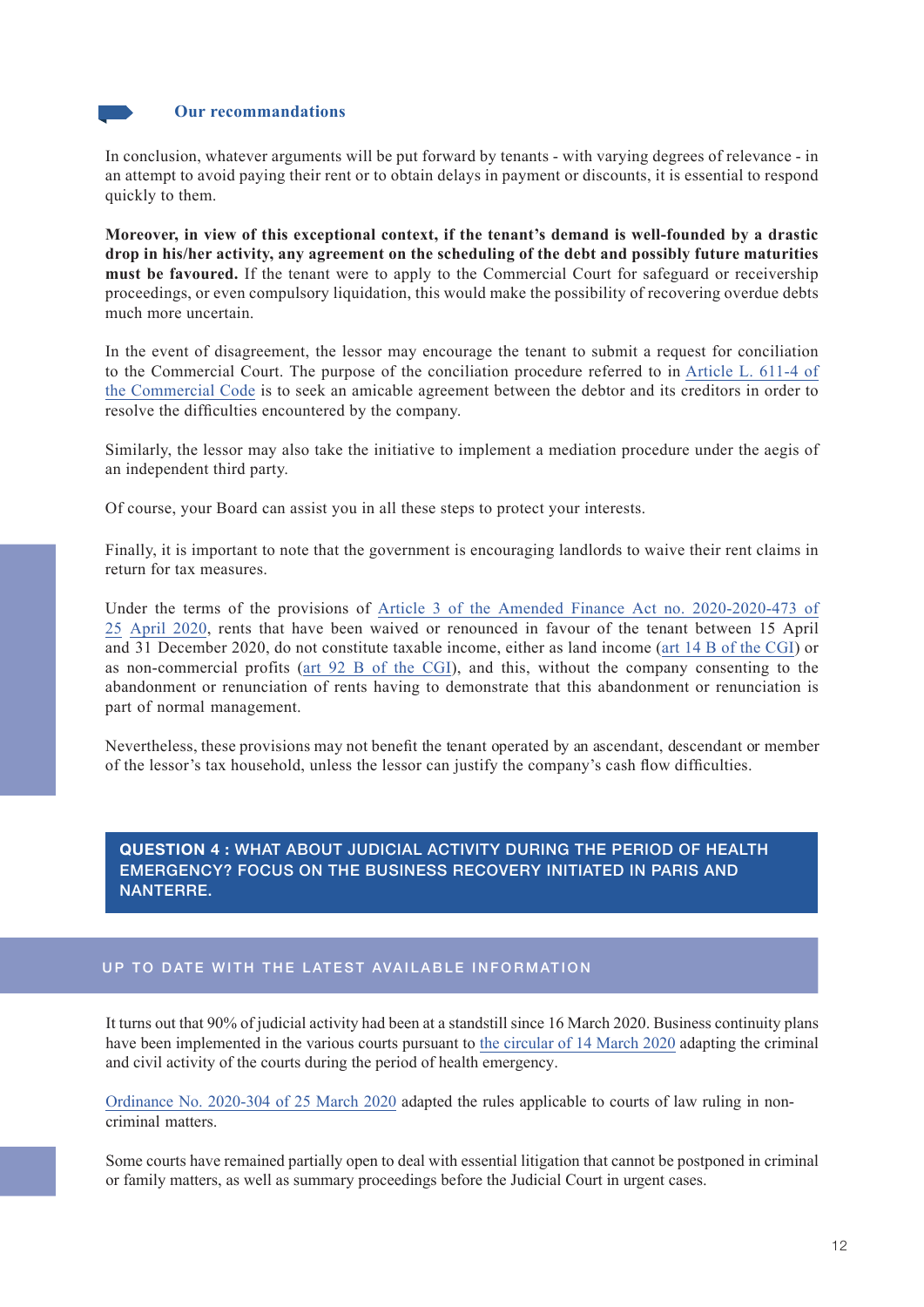Under Article 9 of the abovementioned Order, the Court of First Instance hearing the application for interim measures **may refuse it without an adversarial procedure**:

" *In the case of a summons for interim measures, the court hearing the application for interim measures may reject the application before the hearing, by an order without an adversarial procedure, if the application is inadmissible or if there is no need for interim measures.*"

We note a gradual resumption of judicial activities from 11 May 2020, but the situations are very heterogeneous on the national territory.

Each jurisdiction has its own disaster recovery plan. While it is not possible to know when the parties and their counsel will be informed of the dates of referral of pending cases, there is no doubt that this information will be provided promptly by the Registries.

Moreover, the maintenance of judicial activity is encouraged since, according to the provisions o[f Article](https://www.legifrance.gouv.fr/affichTexte.do?cidTexte=JORFTEXT000041755577&categorieLien=id)  6 paragraph 1 of Ordinance [No. 2020-304 of 25 March 2020](https://www.legifrance.gouv.fr/affichTexte.do?cidTexte=JORFTEXT000041755577&categorieLien=id), " *The parties may exchange their writings and documents by any means as long as the judge can ensure that the adversarial process is respected.*".

As soon as the courts resume activity, it will be advisable to regularize the documents as soon as possible to avoid congestion on the platforms as the deadlines mentioned above approach.

For their part, the bailiffs who did not deliver any more service of documents and did not carry out either enforcement measures since last 16 March should gradually resume their activity as from 11 May 2020.



# **Regarding the Paris Court of justice :**

According to [Order 59-2020 of 27](http://dl.avocatparis.org/com/mailing2020/Ordonnance%2059-2020%20procédure%20civile%20écrite%20sans%20audience%20TJ%20Paris%2027042020.pdf) April 2020 issued by the President of the Paris Court of Justice, on the procedure without a hearing for civil cases with compulsory representation and written procedure:

- · the closed substantive files as well as the pre-trial incidents set for a deleted pleading hearing between 16 March and 10 May 2020,
- · or to be held between 11 May and 24 June 2020,

will be dealt with in accordance with the procedure without a hearing as set out in Article 8 of Ordinance No. 2020-304 of 25 March 2020, unless the lawyers have expressed their opposition within 15 days of the said order.

According to article 8 of the above-mentioned ordinance:

" *Where representation is mandatory or where the parties are assisted or represented by a lawyer, the judge or the president of the bench may decide that the proceedings shall be conducted in accordance with the procedure without a hearing. It shall inform the parties by any means...With the exception of summary proceedings, expedited proceedings on the merits and proceedings in which the judge must rule within a specified period, the parties shall have a period of fifteen days in which to object to the proceedings without a hearing. In the absence of an objection, the proceedings shall be conducted exclusively in writing. Communication between the parties shall be made by notification between lawyers. A statement of reasons shall be given within the time limits set by the court.* "

Furthermore, the activities of the Paris Judicial Court will gradually resume as of 11 May 2020, even though the Court has never ceased to function fully during this period. It also appears that the processing of VAS messages will gradually resume from that date.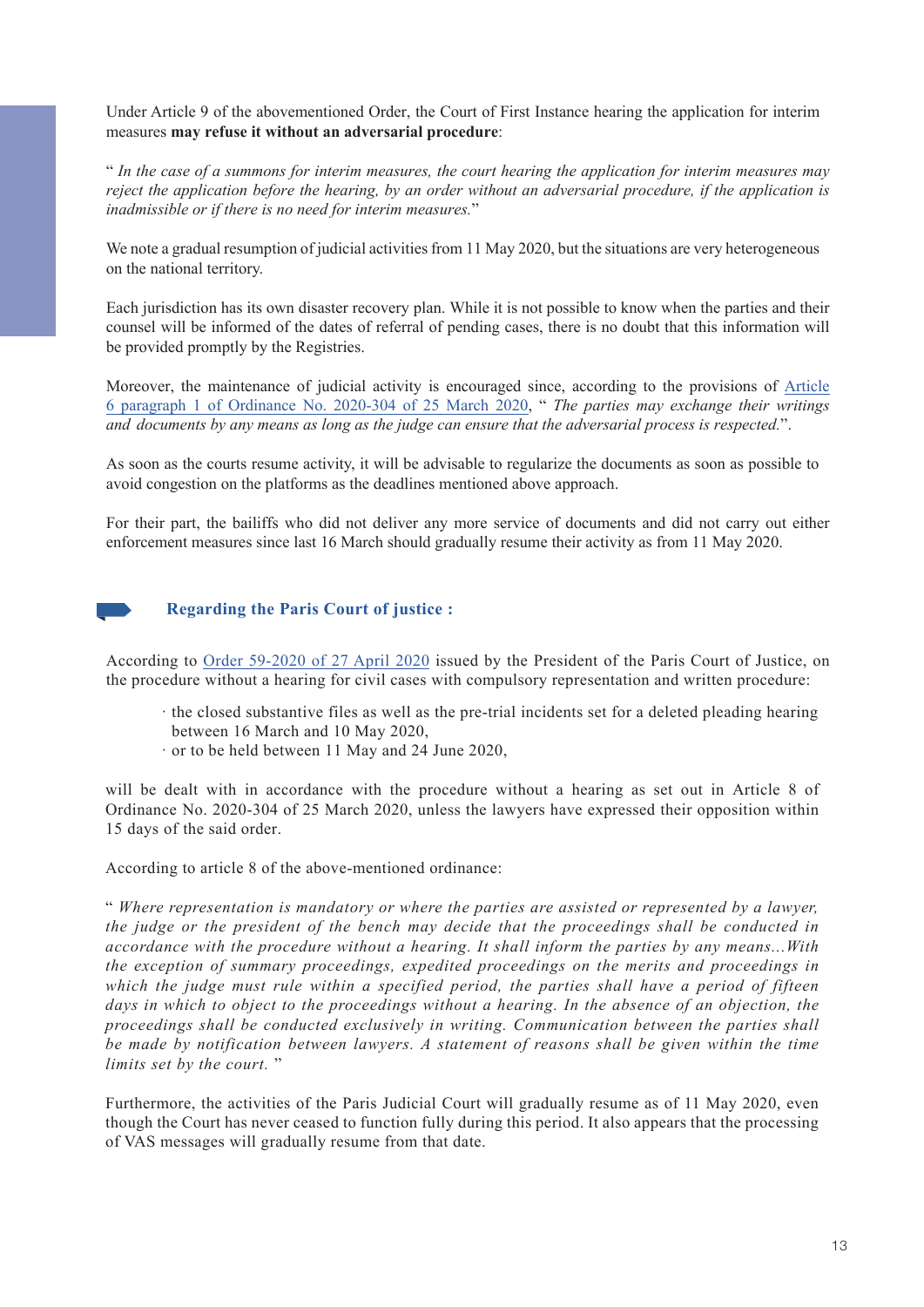#### Thus,

**As of 11 May 2020, the activity of the civil** emergency unit will resume for the majority of urgent cases (common law, expert appraisals, including medical appraisals and referrals by appointment, etc).

Certain summary proceedings, in particular specialized summary proceedings (press, intellectual property, social law, construction), will be dealt with under the «without hearing» procedure of Article 8 of Ordinance No. 2020-304 of 25 March 2020 for which there is no possible opposition.

For summary hearings (and expedited proceedings on the merits) cancelled during the period from 16 March to 10 June 2020 inclusive, the court makes available a [table of postponements](https://www.tribunal-de-paris.justice.fr/sites/default/files/2020-05/Tableau%20renvois%20PUC%2007052020.pdf) of hearings with the dates of referral for examination of the files.

As of 11 May 2020, the duty roster will also restart.

Hearing scheduling resumes as usual and new dates will be opened.

**The activity of the service of the enforcement judge (movable and immovable property)** gradually resumes from 11 May to 24 June 2020. Applications for precautionary measures, as well as applications for hour-to-hour summonses may again be filed on paper or sent by post. For the latter, in case of urgency, it will be possible to double this sending by e-mail.

Decisions that should have been rendered between 16 March and 11 May will be extended in part until next June

With regards to the conduct of hearings:

- · for the litigation of motions, it will be decided without a hearing;
- · for personal property and guidance litigation, the hearings have been cancelled and will resume in June 2020;
- · for real estate litigation, hearings will resume at an ordinary rate as of June 4, 2020

As in the case of civil emergencies, the scheduling of hearings resumes as usual.

A [note on the gradual resumption of the activity of the service of the enforcement](https://www.tribunal-de-paris.justice.fr/sites/default/files/2020-04/Reprise%20Service%20du%20JEX%20Tribunal%20Judiciaire%20de%20Paris%2029042020.pdf) judge has been published on the website of the Judicial Court.

**The activity of the commercial rents judge's service is gradually resuming** For hearings scheduled from 17 March to 7 May 2020, which have been cancelled, and for hearings to be held from 11 May onwards:

- · In cases that are ready for trial, the lawyers will be informed that the proceedings will take place without a hearing unless the parties object within 15 days.
- · In cases that are not ready for trial, the parties will be reconvened in chronological order automatically without the need for a request for referral or reconvening.

Hearings will normally resume as of 2 June 2020 with the possibility for the judge to have recourse to the procedure without a hearing under Article 8 of the Ordinance of 25 March 2020. The date of the hearing will have to be set by lodging a paper file with the single reception service of the Tribunal's Justifiable Persons or by sending it by post.

For more details, we refer you to [the note on the gradual resumption of the activity of the commercial](https://www.tribunal-de-paris.justice.fr/sites/default/files/2020-05/Service%20du%20juge%20des%20loyers%20commerciaux%2011052020.pdf) [rents judge's department.](https://www.tribunal-de-paris.justice.fr/sites/default/files/2020-05/Service%20du%20juge%20des%20loyers%20commerciaux%2011052020.pdf)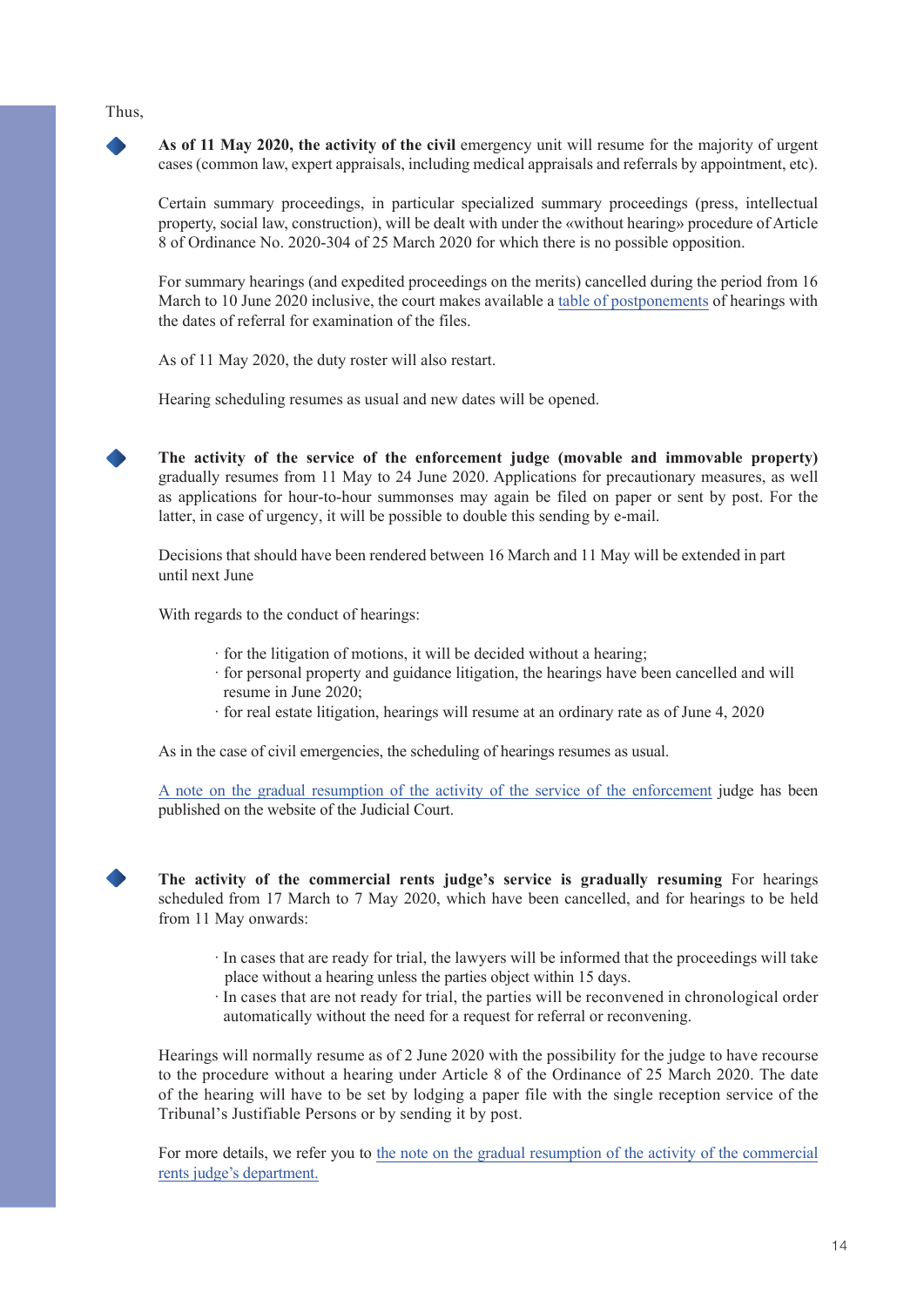

Certain activities of the **local civil division** also resumed as of 11 May, namely civil activities and activities relating to the protection of adults (guardianship, trusteeship, in particular)

The resumption of hearing dates will begin on 18 May 2020.

For more details, we refer you to the [note on the gradual resumption of activity in the civil local area](https://www.tribunal-de-paris.justice.fr/sites/default/files/2020-05/Reprise%20pôle%20civil%20de%20proximité%20TJ%20Paris%2005052020.pdf) [division.](https://www.tribunal-de-paris.justice.fr/sites/default/files/2020-05/Reprise%20pôle%20civil%20de%20proximité%20TJ%20Paris%2005052020.pdf)

The Tribunal also makes the details of the recovery available on its website: [https://www.tribunal-de-paris.justice.](https://www.tribunal-de-paris.justice.fr/75/reprise-progressive-de-lactivite-civile) [fr/75/reprise-progressive-de-lactivite-civile](https://www.tribunal-de-paris.justice.fr/75/reprise-progressive-de-lactivite-civile)



# **Regarding the Judicial Court of Nanterre.**

The Judicial Court of Nanterre announces a gradual resumption of its activity as of 11 May 2020.

A plan for resumption of activity from 11 to 23 May 2020 has been drawn up and concerns:

- · The criminal division (10 hearings);
- · The civil emergencies and enforcement unit (8 hearings);
- · The Social Affairs Division (1 hearing);
- · The family division (2 hearings); and
- · Juvenile Court (1 to 3 hearings).

With the exception of these hearings, all other hearings and summonses will be postponed

With regard to the **civil division**, the Tribunal has drawn up a [fact sheet on the modalities for the](https://www.cours-appel.justice.fr/sites/default/files/2020-05/fiche%20pole%20civil_%20%282%29_0.pdf) [resumption of jurisdictional activity.](https://www.cours-appel.justice.fr/sites/default/files/2020-05/fiche%20pole%20civil_%20%282%29_0.pdf) 

From 11 to 25 May, the Tribunal will conduct an internal audit with a view to developing a settlement plan taking into account the constraints and resources available. As a result, the oral argument and incidental hearings scheduled during this period will be discontinued. On the other hand, status hearings that do not require the presence of counsel will be maintained.

Procedures without hearings and filings will be systematized in order to allow judges and civil servants to focus on the essential tasks of resumption of activity.

- · Cases that came for oral argument between 16 March and 11 May 2020 will be dealt with under the procedure without a hearing
- · Hearings scheduled to take place on or after 11 May are cancelled and will be rescheduled or fixed as part of the proceedings without a hearing. This information will be communicated by the Registry to the lawyers by means of the AVR or other means.

The Tribunal also makes the details of the recovery available on its website: <https://www.cours-appel.justice.fr/versailles/tribunal-judiciaire-de-nanterre>



# **Regarding Paris Commercial Court**

All hearings on the merits have been cancelled. In a case of proven urgency, a summary hearing may be held, and a judge may receive the parties to deal with the motions. In order to be allowed to summon in summary proceedings, motions must be sent by e-mail to the duty judge.